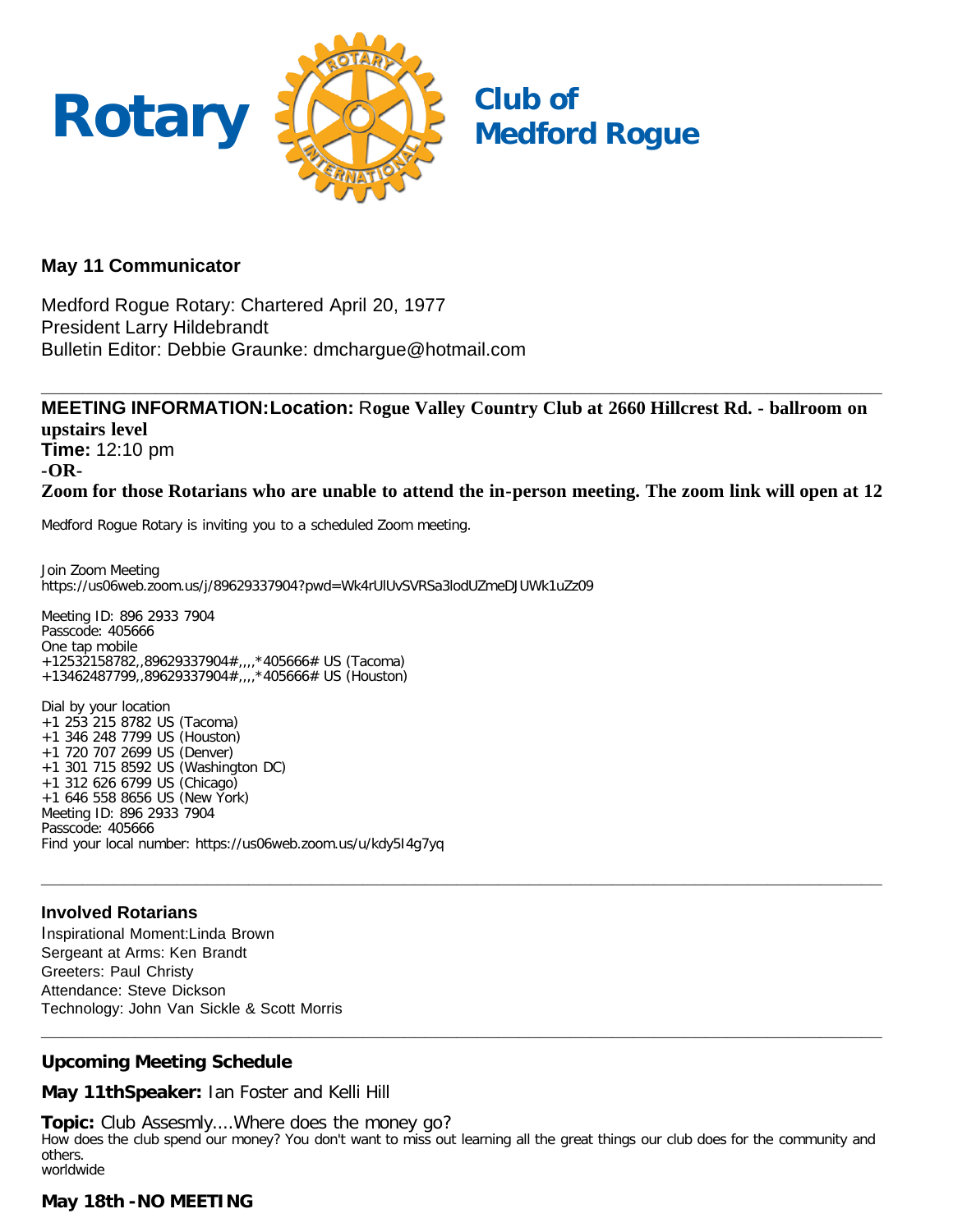#### **May 25th Speaker:** Abigail Lewis

**Topic:** The work of Golden Rule ReEntryGolden Rule ReEntry is a trauma-informed organization that assists formerly incarcerated individuals to help foster connection, and personal and professional growth for those served. **Involved Rotarian:** Steve Vincent

Meeting schedules can be found on our new website. [Click Here](https://medfordrogue.org/)

# **\_\_\_\_\_\_\_\_\_\_\_\_\_\_\_\_\_\_\_\_\_\_\_\_\_\_\_\_\_\_\_\_\_\_\_\_\_\_\_\_\_\_\_\_\_\_\_\_\_\_\_\_\_\_\_\_\_\_\_\_\_\_\_\_\_\_\_\_\_\_\_\_\_\_\_\_\_\_\_\_\_ Fellowship Events:**



# **Saturday, May 14 – Thrift Store Date Night**

Bring your date to the first Rotary Thrift Store Date Night from 5:30-7:30 p.m. at Dunbar Farms, 2881 Hillcrest Road in Medford. PRIZES will be awarded!

Concept: On your honor, spend no more than \$20 at your favorite Thrift Store(s) to create the best overall outfit in one of the following 5 categories:

- 1. Bargain Bin (the most outfit pieces for the lowest price Kingsley ask for people to stand with wearing 5 items, 6 items . . . until 3-4 still standing; have them come on stage; winner chosen by crowd applause)
- 1. Star Athlete ("THE" highly skilled at any activity; showcase your favorite sport or athlete)
- 1. Prom King and/or Prom Queen (relive your high school days . . . or at least your high school dreams)
- 1. Oldie but Goodie (the one that takes you back in time)
- 1. Vegas Lot Lizard (a little sexy, a lot trashy, maybe even missing teeth . . . but still make-n rent)

#### Rules:

- 1. Spend no more than \$20 at your favorite Thrift Store(s).
- 1. Must buy the main clothing items dress/pants/skirt/shirt/sweater/jacket.
- 1. Any accessories also count in the budget hats/scarfs/ties/belts
- 1. Thrift Store clothing articles count only if we can see them (please use your own under garments).
- 1. Additional items not from a thrift store can be used but . . .
- 1. In case of a tie, the person with the most outfit pieces within the allotted budget from a thrift store wins.
- 1. We are out to shine in all our fabulous glory and make a statement throughout the night. Have fun making an extravagant outfit that will possibly be used as blackmail later in life.

Limited seating, bring your own chairs/blankets. Check out Dunbar Farms [menu here](mailto:https://www.dunbarfarms.com/menu) - beer, wine, non-alcoholic beverages, soup, salad, chef plates, wood-fired pizza and weekly special entrée.

RSVP to Kellie Hill [kellie@therightnutritionplan.com.](mailto:kellie@therightnutritionplan.com) Friends, family, and those too shy to dress up are welcome.

**Saturday, June 18th – Camp DeBoer** More information to follow- stay tuned

# **Volunteer Opportunities**

**Rogue PowerPack Backpack Program:** You will have an opportunity to volunteer with not only our club members but members from other area clubs.

**\_\_\_\_\_\_\_\_\_\_\_\_\_\_\_\_\_\_\_\_\_\_\_\_\_\_\_\_\_\_\_\_\_\_\_\_\_\_\_\_\_\_\_\_\_\_\_\_\_\_\_\_\_\_\_\_\_\_\_\_\_\_\_\_\_\_\_\_\_\_\_\_\_\_\_\_\_\_\_\_\_**

ACCESS & Rogue Powerpack Program provides backpacks full of nutritious, child-friendly food to elementary school children who are receiving free breakfast or lunch at school during the week but are lacking adequate food at home over the weekend.